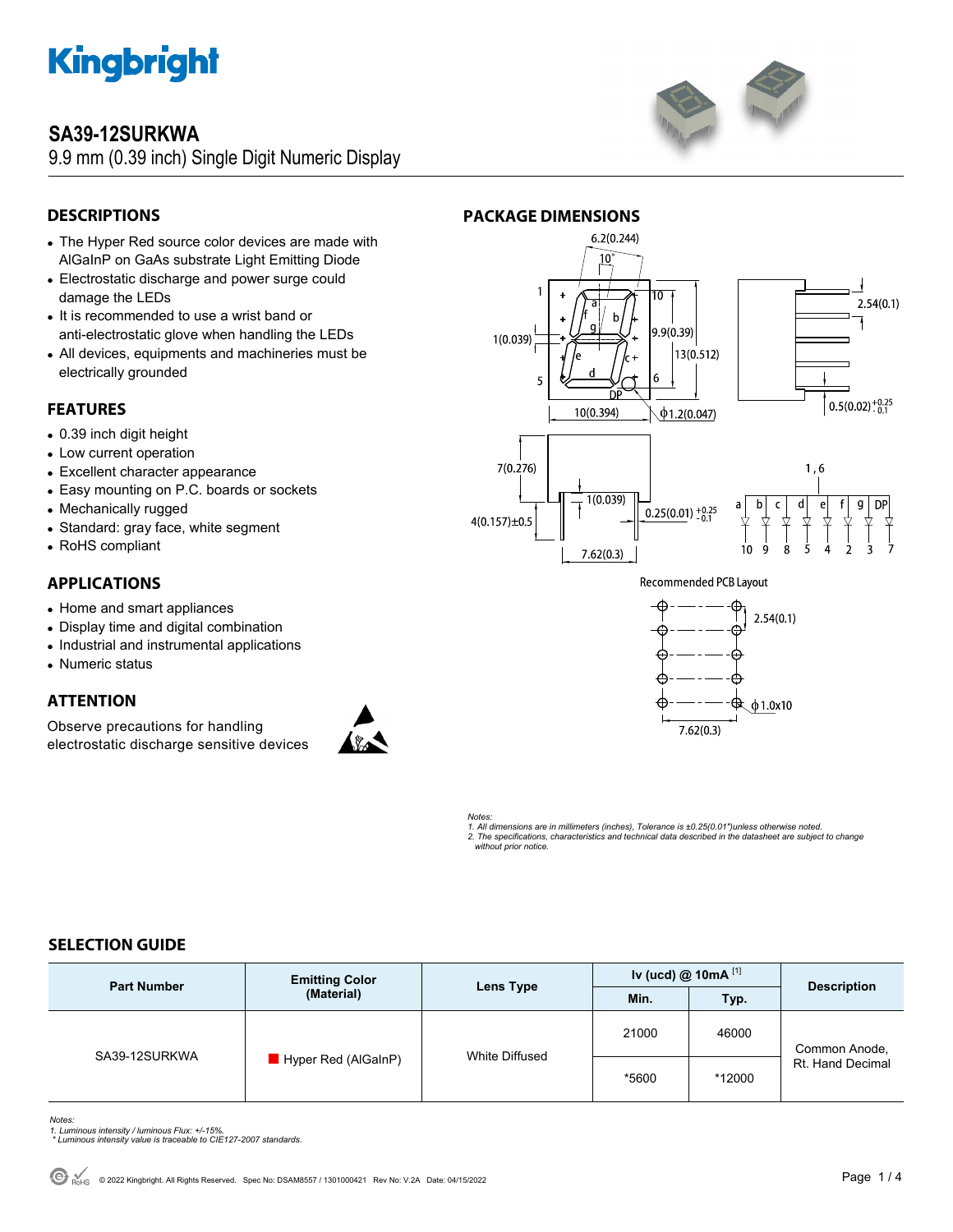# **Kingbright**

# **ELECTRICAL / OPTICAL CHARACTERISTICS at T<sub>A</sub>=25°C**

| <b>Parameter</b>                                         | Symbol                         | <b>Emitting Color</b> | Value                    |                          |             |
|----------------------------------------------------------|--------------------------------|-----------------------|--------------------------|--------------------------|-------------|
|                                                          |                                |                       | Typ.                     | Max.                     | <b>Unit</b> |
| Wavelength at Peak Emission $I_F = 10mA$                 | $\Lambda_{\rm peak}$           | Hyper Red             | 645                      | $\overline{\phantom{a}}$ | nm          |
| Dominant Wavelength $I_F = 10mA$                         | $\lambda_{dom}$ <sup>[1]</sup> | Hyper Red             | 630                      | $\overline{\phantom{0}}$ | nm          |
| Spectral Bandwidth at 50% $\Phi$ REL MAX<br>$I_F = 10mA$ | Δλ                             | <b>Hyper Red</b>      | 28                       | $\overline{\phantom{a}}$ | nm          |
| Capacitance                                              | C                              | Hyper Red             | 35                       | $\overline{\phantom{a}}$ | pF          |
| Forward Voltage $I_F$ = 10mA                             | $V_F$ <sup>[2]</sup>           | Hyper Red             | 1.85                     | 2.35                     | v           |
| Reverse Current ( $V_R$ = 5V)                            | $I_R$                          | Hyper Red             | $\overline{\phantom{0}}$ | 10                       | μA          |

*Notes:* 

1. The dominant wavelength (λd) above is the setup value of the sorting machine. (Tolerance λd : ±1nm. )<br>2. Forward voltage: ±0.1V.<br>3. Wavelength value is traceable to CIE127-2007 standards.<br>4. Excess driving current and

# **ABSOLUTE MAXIMUM RATINGS at T<sub>A</sub>=25°C**

| Parameter                               | Symbol                  | Value                 | <b>Unit</b> |  |
|-----------------------------------------|-------------------------|-----------------------|-------------|--|
| Power Dissipation                       | $P_D$                   | 75                    | mW          |  |
| Reverse Voltage                         | $V_R$                   | 5                     | V           |  |
| Junction Temperature                    | $\mathsf{T}_j$          | 115                   | $^{\circ}C$ |  |
| <b>Operating Temperature</b>            | $T_{\mathsf{op}}$       | $-40$ to $+85$        | $^{\circ}C$ |  |
| Storage Temperature                     | $T_{\text{stg}}$        | $-40$ to $+85$        | $^{\circ}C$ |  |
| DC Forward Current                      | IF.                     | 30                    | mA          |  |
| Peak Forward Current                    | $I_{FM}$ <sup>[1]</sup> | 185                   | mA          |  |
| Electrostatic Discharge Threshold (HBM) |                         | 3000                  | $\vee$      |  |
| Lead Solder Temperature <sup>[2]</sup>  |                         | 260°C For 3-5 Seconds |             |  |

*Notes: 1. 1/10 Duty Cycle, 0.1ms Pulse Width.* 

*2. 2mm below package base. 3. Relative humidity levels maintained between 40% and 60% in production area are recommended to avoid the build-up of static electricity – Ref JEDEC/JESD625-A and JEDEC/J-STD-033.*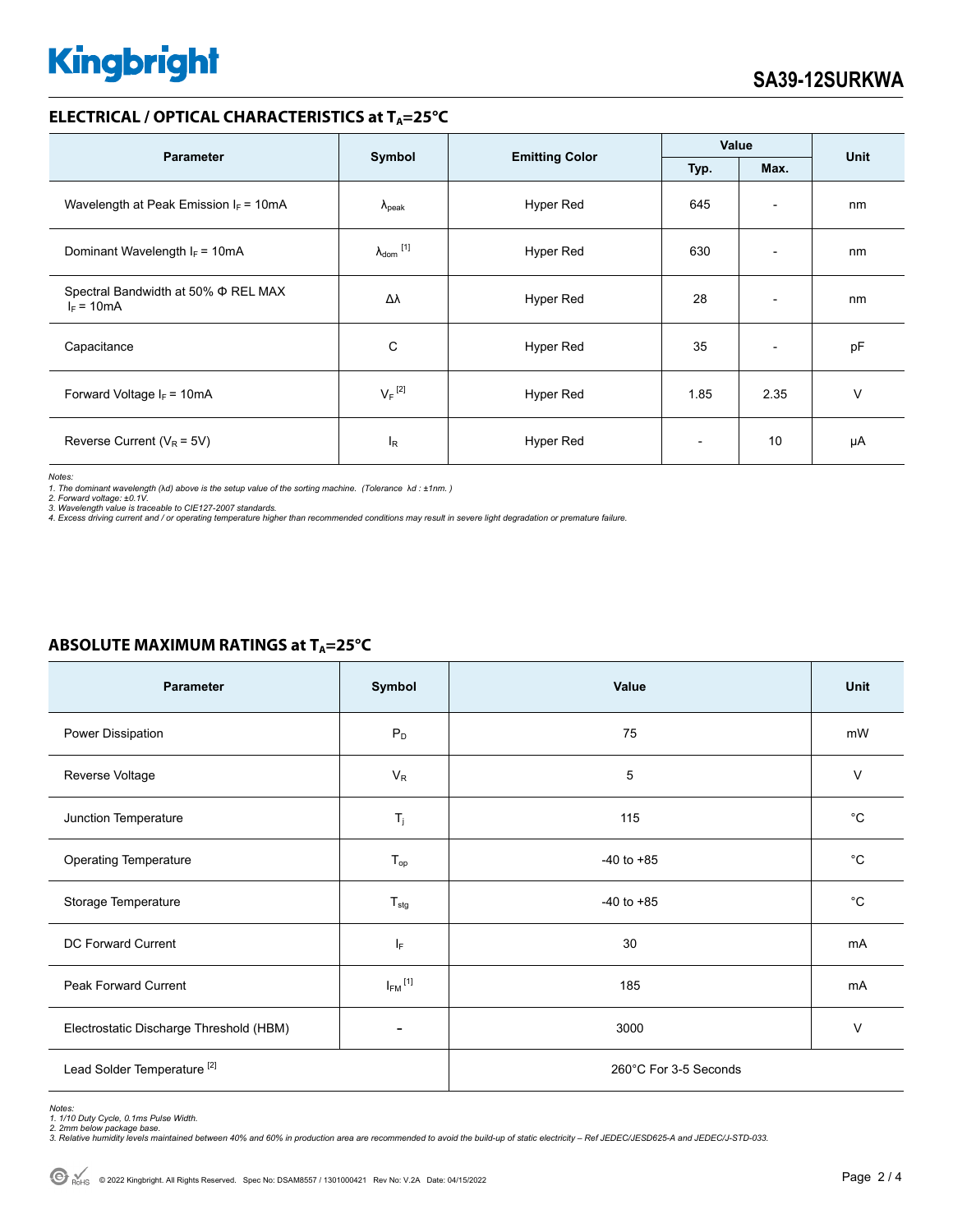# **Kingbright**

# **TECHNICAL DATA**

#### **RELATIVE INTENSITY vs. WAVELENGTH**



#### **HYPER RED**



#### RECOMMENDED WAVE SOLDERING PROFILE **Soldering General Notes Soldering General Notes**



#### *Notes:*

*1. Recommend pre-heat temperature of 105°C or less (as measured with a thermocouple attached to the LED pins) prior to immersion in the solder wave with a maximum solder bath temperature of 260°C* 

*2. Peak wave soldering temperature between 245°C ~ 255°Cfor 3 sec (5 sec max). 3. Do not apply stress to the epoxy resin while the temperature is above 85°C.* 

*4. Fixtures should not incur stress on the component when mounting and during soldering process. 5. SAC 305 solder alloy is recommended.* 

*6. No more than one wave soldering pass. 7. During wave soldering, the PCB top-surface temperature should be kept below 105°C.*

1. Through-hole displays are incompatible with reflow soldering.

2. If components will undergo multiple soldering processes, or other processes where the components may be subjected to intense heat, please check with Kingbright for compatibility.

### **CLEANING**

- 1. Mild "no-clean" fluxes are recommended for use in soldering.
- 2. If cleaning is required, Kingbright recommends to wash components with water only. Do not use harsh organic solvents for cleaning because they may damage the plastic parts .
- 3. The cleaning process should take place at room temperature and the devices should not be washed for more than one minute.
- 4. When water is used in the cleaning process, Immediately remove excess moisture from the component with forced-air drying afterwards.